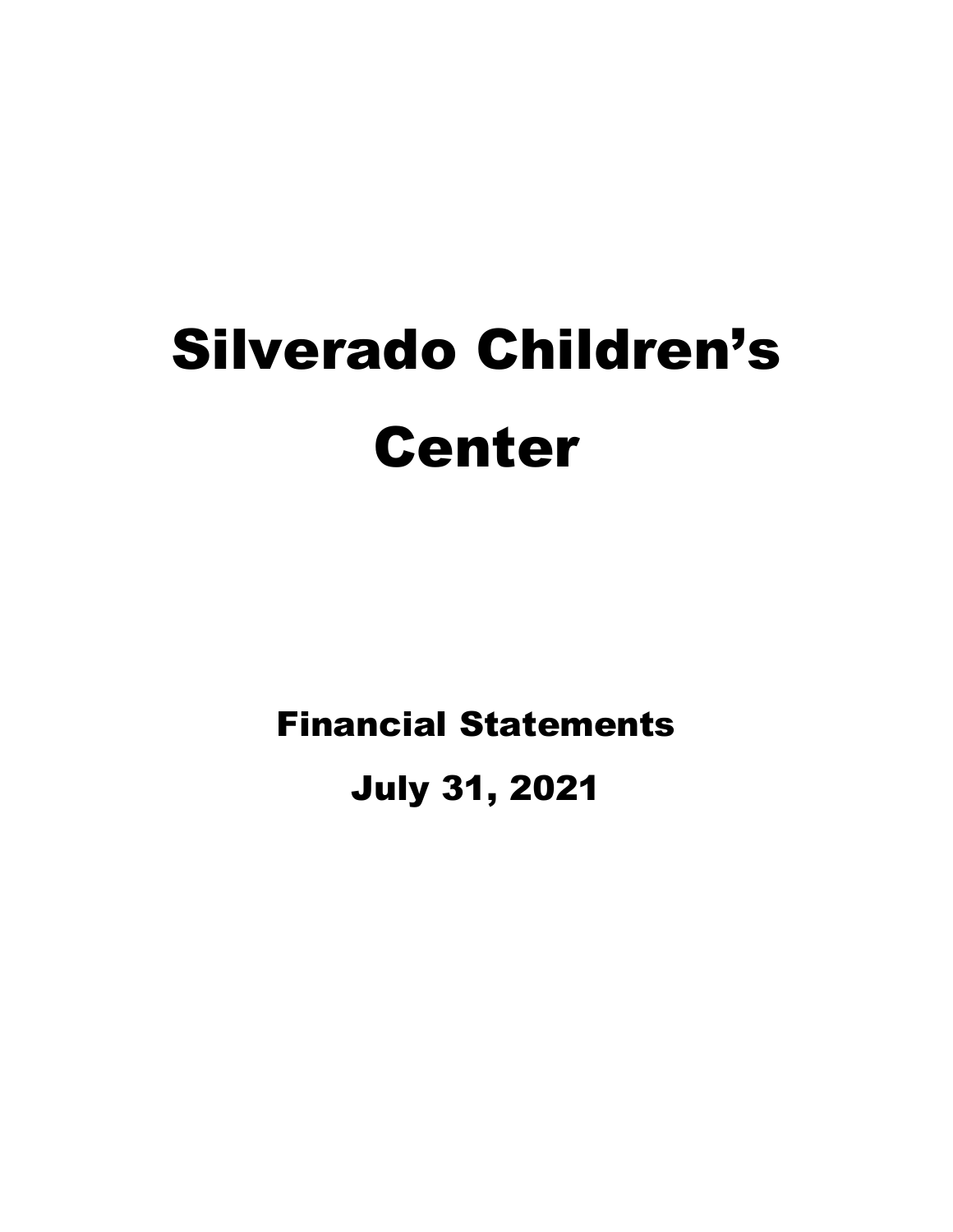#### 5:51 PM Silverado Children's Center 08/11/21 Profit & Loss Cash Basis July 2021

|                                                                               | <b>Jul 21</b>         | <b>Jul 21</b>         |
|-------------------------------------------------------------------------------|-----------------------|-----------------------|
| <b>Ordinary Income/Expense</b><br>Income                                      |                       |                       |
| 4010 Donations                                                                | 32.67                 | 32.67                 |
| 4080 · Registration Fees<br>4090 · Tuition                                    | 1,150.00<br>25,865.35 | 1,150.00<br>25,865.35 |
| <b>Total Income</b>                                                           | 27,048.02             | 27,048.02             |
| <b>Expense</b>                                                                |                       |                       |
| 6000 · Advertising<br>6020 · Auto Expense<br>6025 · Repairs & Maintenance     | 263.17<br>52.47       | 263.17<br>52.47       |
| Total 6020 · Auto Expense                                                     | 5247                  | 52.47                 |
|                                                                               |                       |                       |
| 6090 Dues & Subscriptions<br>6200 · Insurance Expense<br>6202 · Worker's Comp | 29.98<br>649.58       | 29.98<br>649.58       |
|                                                                               |                       |                       |
| Total 6200 · Insurance Expense                                                | 649.58                | 649.58                |
| $6250 \cdot \text{License(s)}$<br>6254 Comm Care Facility                     | 605.00                | 605.00                |
| Total 6250 · License(s)                                                       | 605.00                | 605.00                |
| 6550 Office Expense<br>6958 · Staff Gift                                      |                       | 412.92                |
| 6555 · Health & Safety                                                        | 412.92<br>39.99       | 39.99                 |
| 6554 · Paper Products                                                         | 130.05                | 130.05                |
| 6551 · Internet Access                                                        | 32.10                 | 32.10                 |
| 6552 · Office Supplies                                                        | 347.98                | 347.98                |
| 6550 · Office Expense - Other                                                 | 56.91                 | 56.91                 |
| Total 6550 · Office Expense                                                   | 1,019.95              | 1,019.95              |
| 6640 · Legal & Prof Fees                                                      |                       |                       |
| $6642 \cdot$ Legal                                                            | 450.00                | 450.00                |
| 6644 · Bookkeeping                                                            | 2,250.00              | 2,250.00              |
| Total 6640 Legal & Prof Fees                                                  | 2,700.00              | 2,700.00              |
| 6790 · Salaries & Wages                                                       |                       |                       |
| 6793 Director                                                                 | 3,768.89              | 3,768.89              |
| 6792 Staff                                                                    | 6,574.24              | 6,574.24              |
| Total 6790 · Salaries & Wages                                                 | 10,343.13             | 10,343.13             |
| 6800 · Payroll Expenses                                                       |                       |                       |
| 6806 · Payroll Processing Fees                                                | 122.50                | 122.50                |
| 6801 ETT                                                                      | 2.48                  | 2.48                  |
| 6803 · Medicare                                                               | 360.88                | 360.88                |
| 6804 · Social Security                                                        | 1,543.18              | 1,543.18              |
| 6805 · SUI                                                                    | 67.93                 | 67.93                 |
| 6800 · Payroll Expenses - Other                                               | 1,149.86              | 1,149.86              |
| Total 6800 · Payroll Expenses                                                 | 3,246.83              | 3,246.83              |
| 6820 · Postage<br>6900 · Repairs & Mtce                                       | 11.00                 | 11.00                 |
| 6901 · Building/Grounds                                                       | 540.00                | 540.00                |
| 6903 · Equipment                                                              | 2,209.00              | 2,209.00              |
| 6905 · Janitorial                                                             | 21.09                 | 21.09                 |
| 6900 · Repairs & Mtce - Other                                                 | 113.32                | 113.32                |
| Total 6900 · Repairs & Mtce                                                   | 2,883.41              | 2,883.41              |
| 6930 · Substitute Teacher Expense                                             | 1,198.46              | 1,198.46              |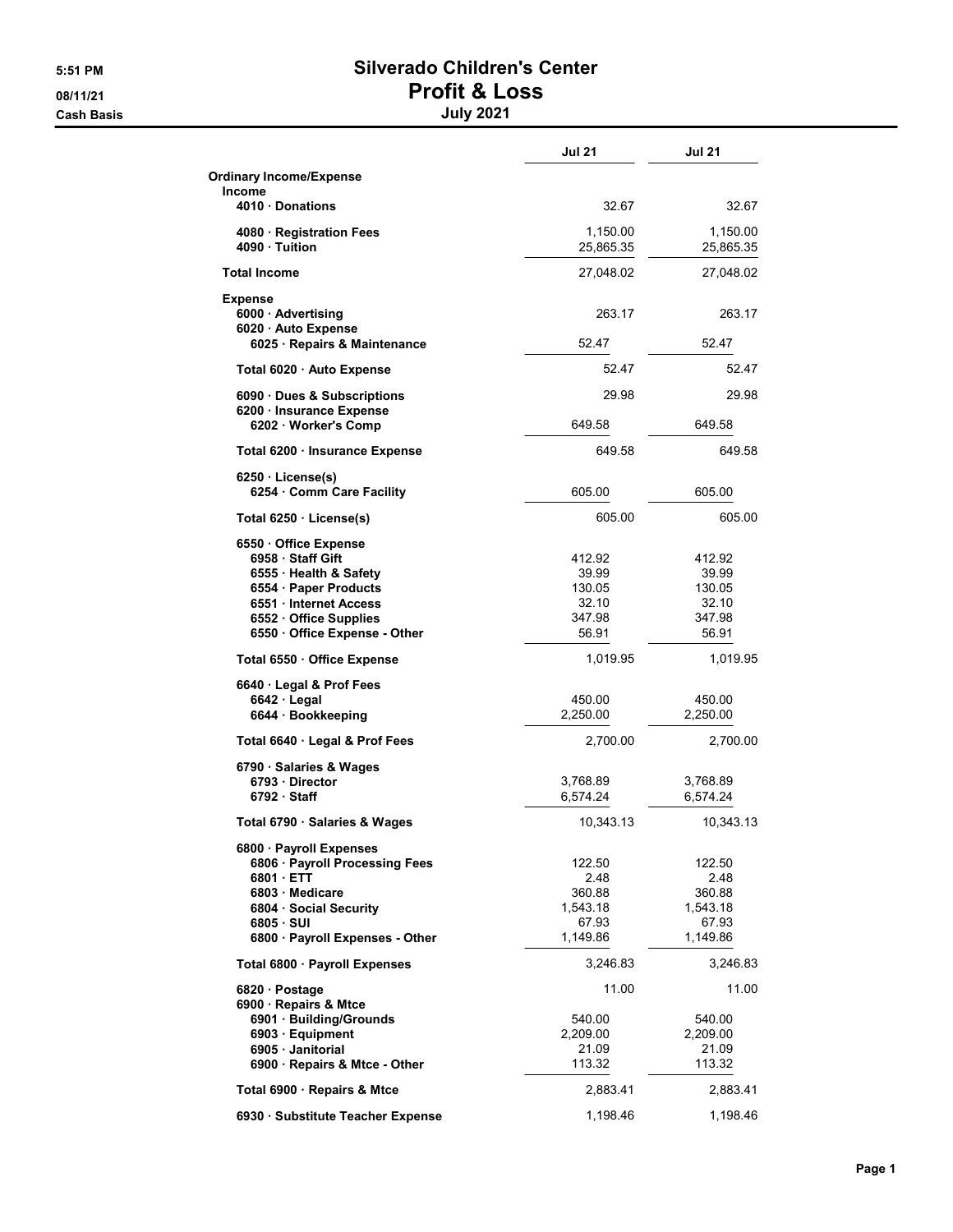#### 5:51 PM Silverado Children's Center 08/11/21 Profit & Loss Cash Basis July 2021

|                                       | <b>Jul 21</b> | <b>Jul 21</b> |
|---------------------------------------|---------------|---------------|
| 6940 Utilities                        |               |               |
| 6941 Gas & Electric                   | 419.13        | 419.13        |
| Total 6940 Utilities                  | 419.13        | 419.13        |
| 6950 · Program Expense                |               |               |
| 6956 Consumables/Art Supplies         | 471.43        | 471.43        |
| 6951 • Animal Supplies                | 500.84        | 500.84        |
| 6952 · Curriculum Supp/Non Consumable | 329.12        | 329.12        |
| 6955 · Snacks/Food                    | 575.94        | 575.94        |
| Total 6950 · Program Expense          | 1,877.33      | 1,877.33      |
| 6970 · Telephone                      | 109.98        | 109.98        |
| <b>Total Expense</b>                  | 25,409.42     | 25,409.42     |
| <b>Net Ordinary Income</b>            | 1,638.60      | 1,638.60      |
| Net Income                            | 1,638.60      | 1,638.60      |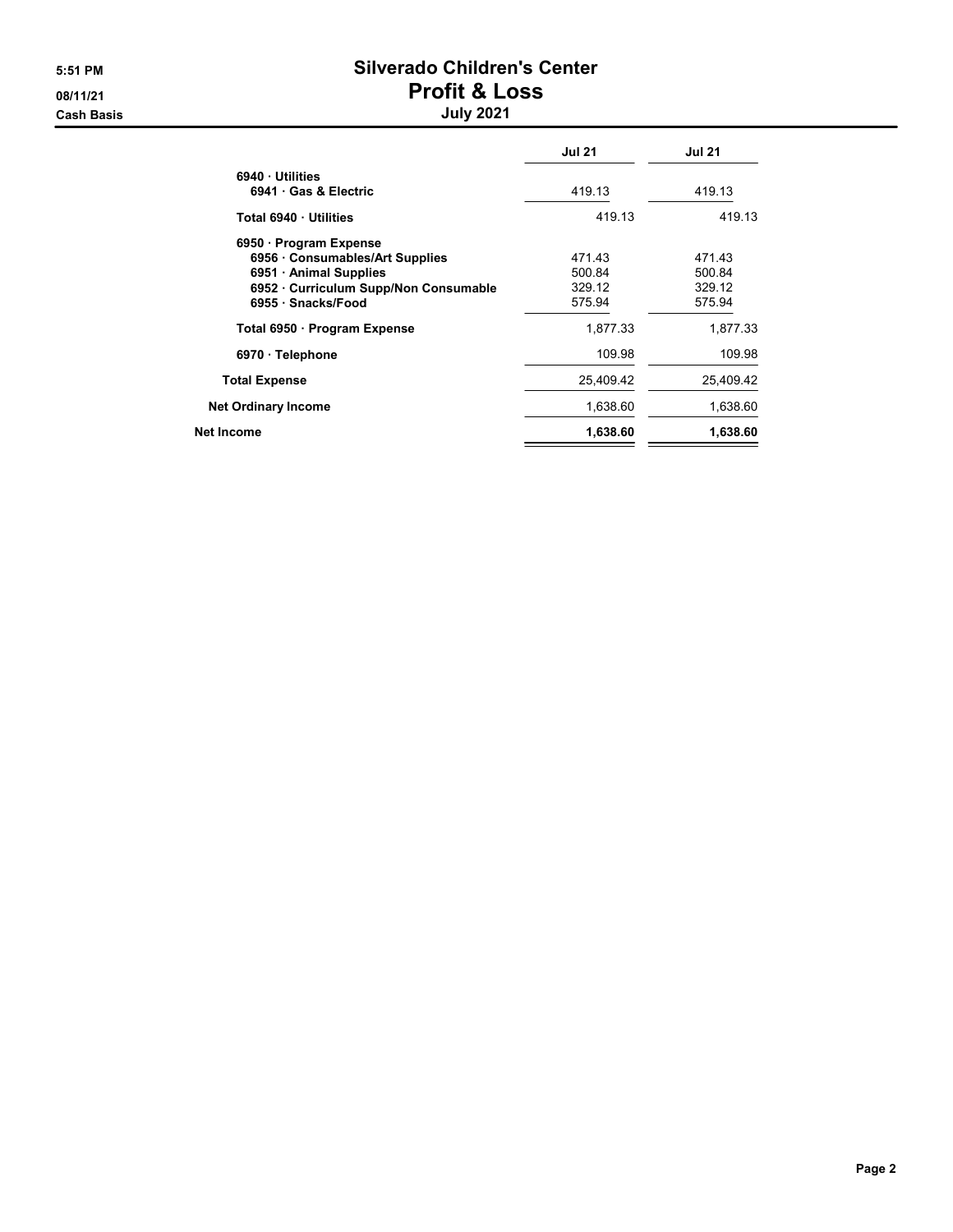#### 5:53 PM Silverado Children's Center 08/11/21 Profit & Loss Cash Basis July 2021

|                                                                                                                                                                                | <b>TOTAL</b>                                              |
|--------------------------------------------------------------------------------------------------------------------------------------------------------------------------------|-----------------------------------------------------------|
| <b>Ordinary Income/Expense</b>                                                                                                                                                 |                                                           |
| Income<br>4010 · Donations                                                                                                                                                     | 32.67                                                     |
| 4080 · Registration Fees<br>4090 Tuition                                                                                                                                       | 1,150.00<br>25,865.35                                     |
| <b>Total Income</b>                                                                                                                                                            | 27,048.02                                                 |
| <b>Expense</b>                                                                                                                                                                 |                                                           |
| 6000 Advertising<br>6020 · Auto Expense<br>6025 · Repairs & Maintenance                                                                                                        | 263.17<br>52.47                                           |
| Total 6020 · Auto Expense                                                                                                                                                      | 52.47                                                     |
| 6090 · Dues & Subscriptions<br>6200 · Insurance Expense<br>6202 · Worker's Comp                                                                                                | 29.98<br>649.58                                           |
| Total 6200 · Insurance Expense                                                                                                                                                 | 649.58                                                    |
| $6250 \cdot \text{License(s)}$                                                                                                                                                 |                                                           |
| 6254 Comm Care Facility                                                                                                                                                        | 605.00                                                    |
| Total 6250 · License(s)                                                                                                                                                        | 605.00                                                    |
| 6550 Office Expense<br>6958 · Staff Gift<br>6555 · Health & Safety<br>6554 · Paper Products<br>6551 Internet Access<br>6552 · Office Supplies<br>6550 · Office Expense - Other | 412.92<br>39.99<br>130.05<br>32.10<br>347.98<br>56.91     |
| Total 6550 · Office Expense                                                                                                                                                    | 1,019.95                                                  |
| 6640 · Legal & Prof Fees<br>$6642 \cdot$ Legal<br>6644 · Bookkeeping                                                                                                           | 450.00<br>2,250.00                                        |
| Total 6640 · Legal & Prof Fees                                                                                                                                                 | 2,700.00                                                  |
| 6790 · Salaries & Wages<br>6793 Director<br>$6792 \cdot$ Staff                                                                                                                 | 3,768.89<br>6,574.24                                      |
| Total 6790 · Salaries & Wages                                                                                                                                                  | 10,343.13                                                 |
| 6800 · Payroll Expenses<br>6806 · Payroll Processing Fees<br>6801 · ETT<br>6803 · Medicare<br>6804 · Social Security<br>6805 · SUI<br>6800 · Payroll Expenses - Other          | 122.50<br>2.48<br>360.88<br>1,543.18<br>67.93<br>1,149.86 |
| Total 6800 · Payroll Expenses                                                                                                                                                  | 3,246.83                                                  |
| 6820 · Postage<br>6900 · Repairs & Mtce<br>6901 · Building/Grounds<br>6903 · Equipment<br>6905 · Janitorial<br>6900 · Repairs & Mtce - Other                                   | 11.00<br>540.00<br>2,209.00<br>21.09<br>113.32            |
| Total 6900 · Repairs & Mtce                                                                                                                                                    | 2,883.41                                                  |
| 6930 · Substitute Teacher Expense                                                                                                                                              | 1,198.46                                                  |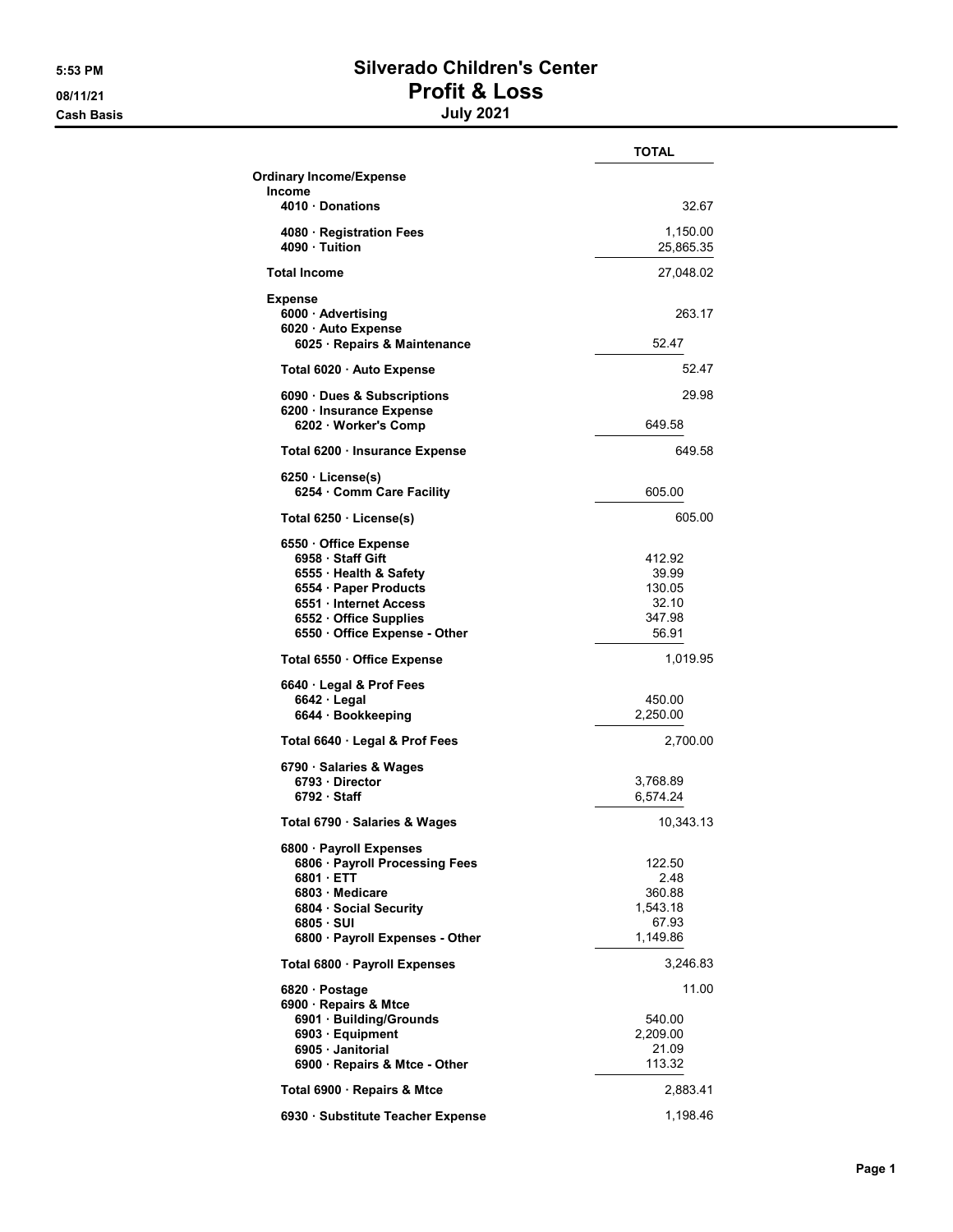#### 5:53 PM Silverado Children's Center 08/11/21 Profit & Loss Cash Basis July 2021

|                                       | <b>TOTAL</b> |
|---------------------------------------|--------------|
| 6940 Utilities                        |              |
| 6941 Gas & Electric                   | 419.13       |
| Total 6940 · Utilities                | 419.13       |
| 6950 · Program Expense                |              |
| 6956 Consumables/Art Supplies         | 471.43       |
| 6951 • Animal Supplies                | 500.84       |
| 6952 · Curriculum Supp/Non Consumable | 329.12       |
| 6955 · Snacks/Food                    | 575.94       |
| Total 6950 · Program Expense          | 1.877.33     |
| 6970 · Telephone                      | 109.98       |
| <b>Total Expense</b>                  | 25,409.42    |
| <b>Net Ordinary Income</b>            | 1,638.60     |
| Net Income                            | 1,638.60     |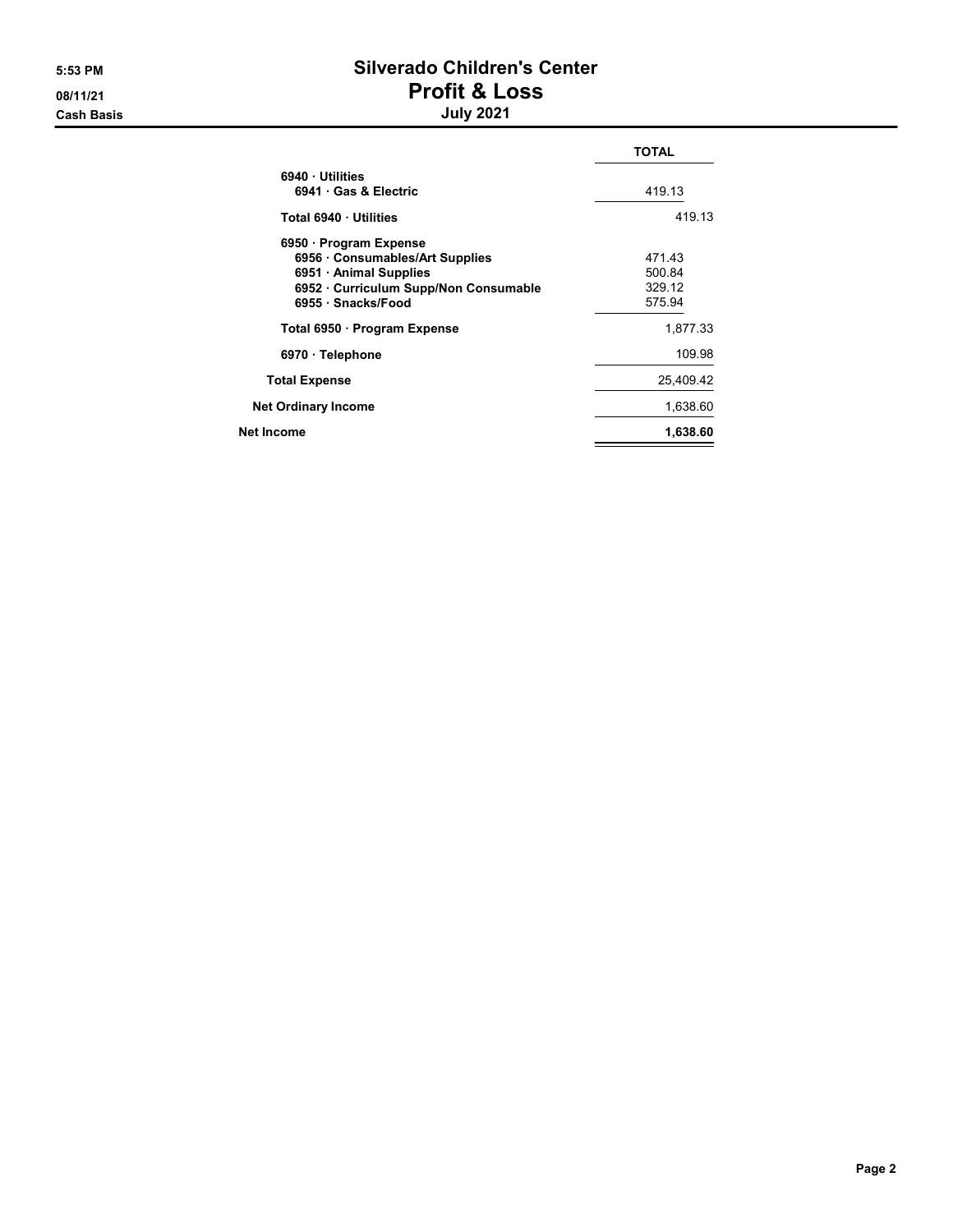#### 5:55 PM Silverado Children's Center 08/11/21 Balance Sheet Cash Basis **As of July 31, 2021**

|                                                                                                                                                                                                                                                                                                                                    | Jul 31, 21                                                                                                |
|------------------------------------------------------------------------------------------------------------------------------------------------------------------------------------------------------------------------------------------------------------------------------------------------------------------------------------|-----------------------------------------------------------------------------------------------------------|
| <b>ASSETS</b><br><b>Current Assets</b><br><b>Checking/Savings</b>                                                                                                                                                                                                                                                                  |                                                                                                           |
| 1000 B of A Checking<br>1030 Bus. Savings-BofA                                                                                                                                                                                                                                                                                     | 3,012.99<br>21,552.35                                                                                     |
| <b>Total Checking/Savings</b>                                                                                                                                                                                                                                                                                                      | 24,565.34                                                                                                 |
| <b>Total Current Assets</b>                                                                                                                                                                                                                                                                                                        | 24,565.34                                                                                                 |
| <b>Fixed Assets</b><br>1500 · Fixed Asset(s)<br>1510 · Buildings & Improvements<br>1520 Furniture & Equipment<br>1530 · Accum Depr                                                                                                                                                                                                 | 296,784.69<br>54,762.51<br>-340,565.00                                                                    |
| Total 1500 · Fixed Asset(s)                                                                                                                                                                                                                                                                                                        | 10,982.20                                                                                                 |
| <b>Total Fixed Assets</b>                                                                                                                                                                                                                                                                                                          | 10,982.20                                                                                                 |
| TOTAL ASSETS                                                                                                                                                                                                                                                                                                                       | 35,547.54                                                                                                 |
| <b>LIABILITIES &amp; EQUITY</b><br>Liabilities<br><b>Current Liabilities</b><br><b>Accounts Payable</b><br>2000 Accounts Payable                                                                                                                                                                                                   | $-114.00$                                                                                                 |
| <b>Total Accounts Payable</b>                                                                                                                                                                                                                                                                                                      | -114.00                                                                                                   |
| <b>Other Current Liabilities</b><br>2100 · Payroll Liabilities<br>2102 · CA Withholding<br>2103 CA SDI<br>2105 ETT<br>2106 · Federal Withholding<br>2108 · Health Ins (Emp)<br>2109 · Medicare - Company<br>2110 Medicare - Employee<br>2111 · Social Security - Company<br>$2113 \cdot SUI$<br>2100 · Payroll Liabilities - Other | $-130.58$<br>$-895.70$<br>0.09<br>-469.89<br>65.25<br>$-180.23$<br>0.01<br>$-24.03$<br>153.21<br>$-65.25$ |
| Total 2100 · Payroll Liabilities                                                                                                                                                                                                                                                                                                   | -1,547.12                                                                                                 |
| 2200 · Note(s) Payable<br>2201 SMRPD<br>SMRPD (2nd Loan)<br>2201 · SMRPD - Other                                                                                                                                                                                                                                                   | 66.447.95<br>28,950.00                                                                                    |
| Total 2201 · SMRPD                                                                                                                                                                                                                                                                                                                 | 95,397.95                                                                                                 |
| 2202 Old Payable to SMPRD                                                                                                                                                                                                                                                                                                          | 36,848.21                                                                                                 |
| Total 2200 · Note(s) Payable                                                                                                                                                                                                                                                                                                       | 132,246.16                                                                                                |
| <b>Total Other Current Liabilities</b>                                                                                                                                                                                                                                                                                             | 130,699.04                                                                                                |
| <b>Total Current Liabilities</b>                                                                                                                                                                                                                                                                                                   | 130,585.04                                                                                                |
| <b>Total Liabilities</b>                                                                                                                                                                                                                                                                                                           | 130,585.04                                                                                                |
| <b>Equity</b><br>3900 · Retained Earnings<br><b>Net Income</b>                                                                                                                                                                                                                                                                     | -96,676.10<br>1,638.60                                                                                    |
| <b>Total Equity</b>                                                                                                                                                                                                                                                                                                                | -95,037.50                                                                                                |
| <b>TOTAL LIABILITIES &amp; EQUITY</b>                                                                                                                                                                                                                                                                                              | 35,547.54                                                                                                 |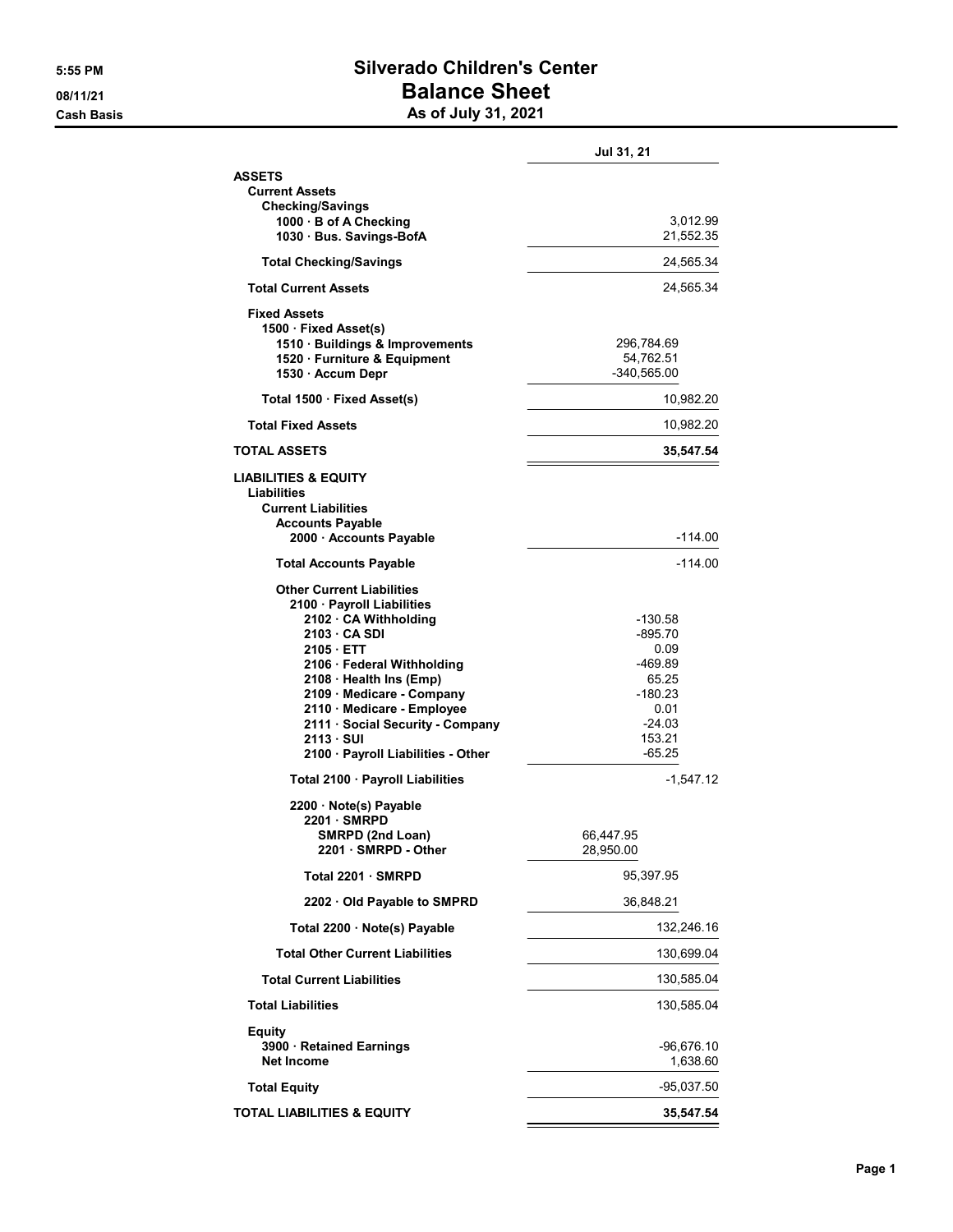#### 5:42 PM Silverado Children's Center 08/11/21 Contraction List by Vendor

July 2021

| <b>Type</b>                            | <b>Date</b> | Num    | Memo                   | Account                   | Cir      | Split                 | <b>Debit</b> | Credit   |
|----------------------------------------|-------------|--------|------------------------|---------------------------|----------|-----------------------|--------------|----------|
| Albertson's                            |             |        |                        |                           |          |                       |              |          |
| Check                                  | 07/09/2021  |        | <b>Fuel Gift Cards</b> | $1000 \cdot B$ of A Check | X        | 6958 · Staff Gift     |              | 383.42   |
| Check                                  | 07/12/2021  |        |                        | $1000 \cdot B$ of A Check | X        | 6955 · Snacks/        |              | 90.10    |
| Check                                  | 07/15/2021  |        |                        | $1000 \cdot B$ of A Check | $\times$ | $6955 \cdot$ Snacks/  |              | 90.12    |
| Check                                  | 07/20/2021  |        |                        | $1000 \cdot B$ of A Check | X        | $6955 \cdot$ Snacks/  |              | 128.02   |
| Check                                  | 07/26/2021  |        |                        | $1000 \cdot B$ of A Check | X        | 6955 · Snacks/        |              | 49.53    |
| Amazon.com                             |             |        |                        |                           |          |                       |              |          |
| Check                                  | 07/12/2021  |        |                        | $1000 \cdot B$ of A Check | X        | $6952 \cdot$ Curricul |              | 38.73    |
| Check                                  | 07/12/2021  |        |                        | $1000 \cdot B$ of A Check | X        | -SPLIT-               |              | 104.86   |
| Check                                  | 07/19/2021  |        | <b>Prime Music</b>     | $1000 \cdot B$ of A Check | X        | $6090 \cdot$ Dues &   |              | 14.99    |
| Check                                  | 07/19/2021  |        | Van                    | $1000 \cdot B$ of A Check | X.       | $6025 \cdot$ Repairs  |              | 52.47    |
| Check                                  |             |        |                        |                           | X        | 6952 · Curricul       |              | 23.31    |
|                                        | 07/21/2021  |        |                        | $1000 \cdot B$ of A Check |          |                       |              |          |
| Check                                  | 07/21/2021  |        |                        | $1000 \cdot B$ of A Check | X        | 6952 · Curricul       |              | 25.84    |
| Check                                  | 07/21/2021  |        |                        | $1000 \cdot B$ of A Check | X        | 6905 · Janitorial     |              | 14.17    |
| Check                                  | 07/29/2021  |        | Amazon Prime           | $1000 \cdot B$ of A Check | X        | $6090 \cdot$ Dues &   |              | 14.00    |
| Apple.com                              |             |        |                        |                           |          |                       |              |          |
| Check                                  | 07/12/2021  |        | Cloud                  | $1000 \cdot B$ of A Check | X        | $6090 \cdot$ Dues &   |              | 0.99     |
| AT&T                                   |             |        |                        |                           |          |                       |              |          |
| Check                                  | 07/06/2021  |        |                        | $1000 \cdot B$ of A Check | X        | 6970 · Telepho        |              | 74.68    |
| Check                                  | 07/17/2021  |        | 130242553, J           | $1000 \cdot B$ of A Check | $\times$ | $6551 \cdot$ Internet |              | 32.10    |
| <b>Bank of America</b>                 |             |        |                        |                           |          |                       |              |          |
| Check                                  | 07/30/2021  |        | monthly transf         | 1000 · B of A Check       | X        | $1030 \cdot$ Bus. Sa  |              | 1,000.00 |
| <b>California Choice Benefit Admin</b> |             |        |                        |                           |          |                       |              |          |
| General Journal                        | 07/15/2021  | AJE 3R | Reverse of G           | $1000 \cdot B$ of A Check | X.       | $6203 \cdot$ Health   | 603.02       |          |
| Check                                  | 07/20/2021  |        | August 20216/1         | $1000 \cdot B$ of A Check | $\times$ | $6203 \cdot$ Health   |              | 603.02   |
| <b>Canyon Feed &amp; Tack</b>          |             |        |                        |                           |          |                       |              |          |
| Check                                  | 07/06/2021  |        | Account #737           | $1000 \cdot B$ of A Check | X        | $6951 \cdot$ Animal   |              | 358.50   |
|                                        |             |        |                        |                           |          |                       |              |          |
| Check                                  | 07/20/2021  |        | Account #737           | $1000 \cdot B$ of A Check | X.       | $6951 \cdot$ Animal   |              | 47.40    |
| Check                                  | 07/26/2021  |        | Account #737           | $1000 \cdot B$ of A Check | $\times$ | $6951 \cdot$ Animal   |              | 57.40    |
| <b>CAPRI</b>                           |             |        |                        |                           |          |                       |              |          |
| Bill                                   | 07/01/2021  | 5207   | First Quarter f        | 2000 · Accounts Pa        |          | 6202 · Worker'        |              | 649.58   |
| <b>Bill Pmt -Check</b>                 | 07/16/2021  | 8336   | First Quarter f        | $1000 \cdot B$ of A Check | X.       | 2000 · Account        |              | 649.58   |
| <b>Clean Products</b>                  |             |        |                        |                           |          |                       |              |          |
| Bill                                   | 07/30/2021  | 732019 | Account #2784          | 2000 Accounts Pa          |          | 6905 · Janitorial     |              | 792.42   |
| Cole Huber, LLP                        |             |        |                        |                           |          |                       |              |          |
| Bill                                   | 07/22/2021  | 37566  | 37566                  | 2000 Accounts Pa          |          | -SPLIT-               |              | 450.00   |
| <b>Bill Pmt - Check</b>                | 07/23/2021  | 8342   | 37566                  | 1000 · B of A Check       | X        | 2000 · Account        |              | 450.00   |
| <b>Department of Social Services</b>   |             |        |                        |                           |          |                       |              |          |
| <b>Bill Pmt -Check</b>                 | 07/02/2021  | 8331   | Facility #3006         | $1000 \cdot B$ of A Check | X        | $2000 \cdot$ Account  |              | 605.00   |
| <b>Discount School Supply</b>          |             |        |                        |                           |          |                       |              |          |
|                                        |             |        |                        |                           |          |                       |              | 108.73   |
| Check                                  | 07/09/2021  |        | Account $\#003$        | $1000 \cdot B$ of A Check | X        | $6952 \cdot$ Curricul |              |          |
| <b>Bill Pmt -Check</b>                 | 07/16/2021  | 8335   | 0005226915             | $1000 \cdot B$ of A Check | X        | $2000 \cdot$ Account  |              | 361.02   |
| Check                                  | 07/16/2021  |        | Account #003           | $1000 \cdot B$ of A Check | $\times$ | 6952 · Curricul       |              | 72.11    |
| <b>DLS Investments</b>                 |             |        |                        |                           |          |                       |              |          |
| Check                                  | 07/21/2021  |        |                        | $1000 \cdot B$ of A Check | X        | $6550 \cdot$ Office E |              | 5.25     |
| <b>Dollar Tree</b>                     |             |        |                        |                           |          |                       |              |          |
| Check                                  | 07/08/2021  |        |                        | $1000 \cdot B$ of A Check | X.       | $6956 \cdot$ Consu    |              | 95.02    |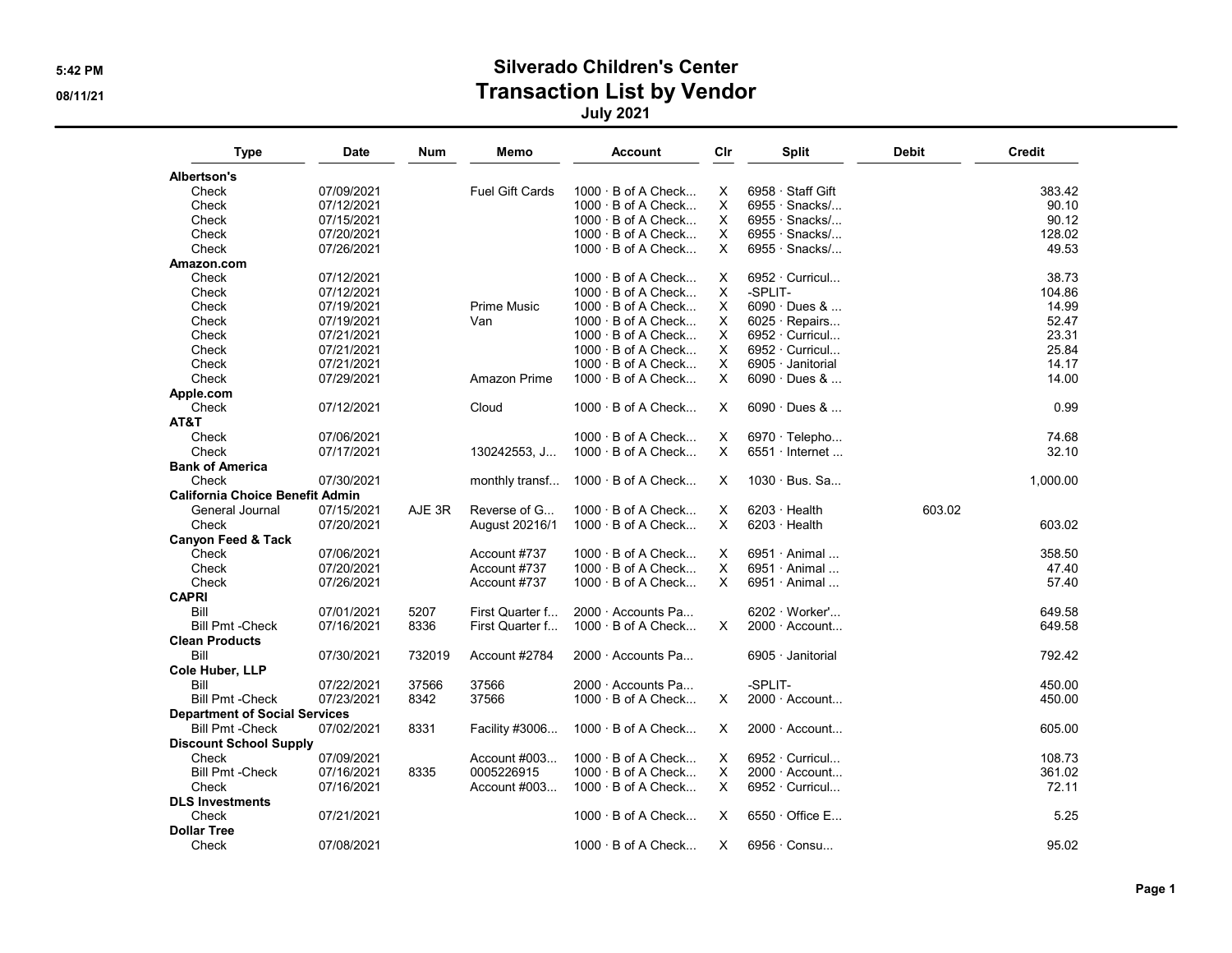#### 5:42 PM Silverado Children's Center 08/11/21 Contraction List by Vendor

July 2021

| <b>Type</b>                            | <b>Date</b> | <b>Num</b> | Memo                     | <b>Account</b>            | Cir      |         | <b>Split</b>               | <b>Debit</b> | <b>Credit</b> |
|----------------------------------------|-------------|------------|--------------------------|---------------------------|----------|---------|----------------------------|--------------|---------------|
| Indeed                                 |             |            |                          |                           |          |         |                            |              |               |
| Check                                  | 07/06/2021  |            | <b>Staff</b>             | $1000 \cdot B$ of A Check | X.       |         | $6000 \cdot$ Advertis      |              | 263.17        |
| McAfee.com                             |             |            |                          |                           |          |         |                            |              |               |
| Check                                  | 07/19/2021  |            | Software for             | $1000 \cdot B$ of A Check | X.       |         | $6552 \cdot$ Office S      |              | 119.99        |
| <b>Microsoft Online</b>                |             |            |                          |                           |          |         |                            |              |               |
| Check                                  | 07/01/2021  |            | Software for             | $1000 \cdot B$ of A Check | $\times$ |         | $6552 \cdot$ Office S      |              | 99.99         |
| <b>New-Tech Video Security Systems</b> |             |            |                          |                           |          |         |                            |              |               |
| Bill                                   | 07/21/2021  | Estim      | Estimate 381             | $2000 \cdot$ Accounts Pa  |          |         | $6903 \cdot$ Equipm        |              | 2,209.00      |
| <b>Bill Pmt -Check</b>                 | 07/21/2021  | 8340       | Estimate 381             | $1000 \cdot B$ of A Check | X.       |         | $2000 \cdot$ Account       |              | 2,209.00      |
| <b>One Counted Finch Bookkeeping</b>   |             |            |                          |                           |          |         |                            |              |               |
| Bill                                   | 07/22/2021  | 2021       | <b>April Services</b>    | 2000 Accounts Pa          |          |         | 6644 · Bookke              |              | 750.00        |
| Bill                                   | 07/22/2021  | 2021       | May Services             | 2000 · Accounts Pa        |          |         | $6644 \cdot \text{Bookke}$ |              | 750.00        |
| Bill                                   | 07/22/2021  | 2021       | <b>June Services</b>     | 2000 · Accounts Pa        |          |         | $6644 \cdot \text{Bookke}$ |              | 750.00        |
| <b>Bill Pmt -Check</b>                 | 07/23/2021  | 8343       |                          | $1000 \cdot B$ of A Check |          |         | $2000 \cdot$ Account       |              | 2,250.00      |
| <b>Orkin Pest Control</b>              |             |            |                          |                           |          |         |                            |              |               |
| Check                                  | 07/16/2021  |            | Pest Control             | 1000 · B of A Check       | X        |         | 6900 $\cdot$ Repairs       |              | 98.00         |
| <b>Piazza Premier</b>                  |             |            |                          |                           |          |         |                            |              |               |
| <b>Bill Pmt -Check</b>                 | 07/02/2021  | 8332       | Ana Gamino               | $1000 \cdot B$ of A Check | X        |         | $2000 \cdot$ Account       |              | 626.06        |
| Bill                                   | 07/06/2021  | 10381      | Ana Gamino               | 2000 · Accounts Pa        |          |         | $6930 \cdot Substitu$      |              | 572.40        |
| <b>Bill Pmt -Check</b>                 | 07/16/2021  | 8334       | Ana Gamino               | $1000 \cdot B$ of A Check | X.       |         | $2000 \cdot$ Account       |              | 572.40        |
| <b>Procare Software</b>                |             |            |                          |                           |          |         |                            |              |               |
| Check                                  | 07/01/2021  |            | Software for             | $1000 \cdot B$ of A Check | X        |         | $6552 \cdot$ Office S      |              | 49.00         |
| Check                                  | 07/19/2021  |            | Software for             | $1000 \cdot B$ of A Check | X        |         | $6552 \cdot$ Office S      |              | 79.00         |
|                                        |             |            |                          |                           |          |         |                            |              |               |
| <b>SCE</b>                             |             |            |                          |                           |          |         |                            |              |               |
| Check                                  | 07/26/2021  |            |                          | $1000 \cdot B$ of A Check | X        |         | $6941 \cdot$ Gas &         |              | 419.13        |
| Silverado Canyon Market                |             |            |                          |                           |          |         |                            |              |               |
| Check                                  | 07/14/2021  |            | Work Day                 | $1000 \cdot B$ of A Check | X.       |         | 6958 · Staff Gift          |              | 5.00          |
| Check                                  | 07/15/2021  |            | Work Day                 | $1000 \cdot B$ of A Check | $\times$ |         | 6958 · Staff Gift          |              | 24.50         |
| <b>Smart &amp; Final</b>               |             |            |                          |                           |          |         |                            |              |               |
| Check                                  | 07/08/2021  |            |                          | $1000 \cdot B$ of A Check | X.       | -SPLIT- |                            |              | 170.04        |
| Soriano, Juan                          |             |            |                          |                           |          |         |                            |              |               |
| <b>Bill Pmt -Check</b>                 | 07/02/2021  | 8333       | $5/1, 5/8, 5/15, \ldots$ | $1000 \cdot B$ of A Check | X.       |         | $2000 \cdot$ Account       |              | 300.00        |
| Bill                                   | 07/21/2021  | Inv 7/     | June Services            | 2000 · Accounts Pa        |          |         | $6901 \cdot$ Building      |              | 240.00        |
| <b>Bill Pmt -Check</b>                 | 07/21/2021  | 8341       | <b>June Services</b>     | $1000 \cdot B$ of A Check | X.       |         | $2000 \cdot$ Account       |              | 240.00        |
| Sparklett's                            |             |            |                          |                           |          |         |                            |              |               |
| Check                                  | 07/23/2021  |            | Water-Coffee             | $1000 \cdot B$ of A Check | X.       |         | 6955 · Snacks/             |              | 84.83         |
| <b>Target</b>                          |             |            |                          |                           |          |         |                            |              |               |
| Check                                  | 07/08/2021  |            |                          | $1000 \cdot B$ of A Check | X        |         | $6550 \cdot$ Office E      |              | 51.66         |
| Check                                  | 07/08/2021  |            | <b>Ant Control</b>       | $1000 \cdot B$ of A Check | X        |         | 6900 $\cdot$ Repairs       |              | 15.32         |
| <b>Trader Joe's</b>                    |             |            |                          |                           |          |         |                            |              |               |
| Check                                  | 07/26/2021  |            |                          | $1000 \cdot B$ of A Check | X        |         | $6955 \cdot$ Snacks/       |              | 85.63         |
| <b>USPS</b>                            |             |            |                          |                           |          |         |                            |              |               |
| Check                                  | 07/01/2021  |            |                          | $1000 \cdot B$ of A Check | X        |         | $6820 \cdot$ Postage       |              | 11.00         |
|                                        |             |            |                          |                           |          |         |                            |              |               |
| <b>Verizon Wireless</b>                |             |            |                          |                           |          |         |                            |              |               |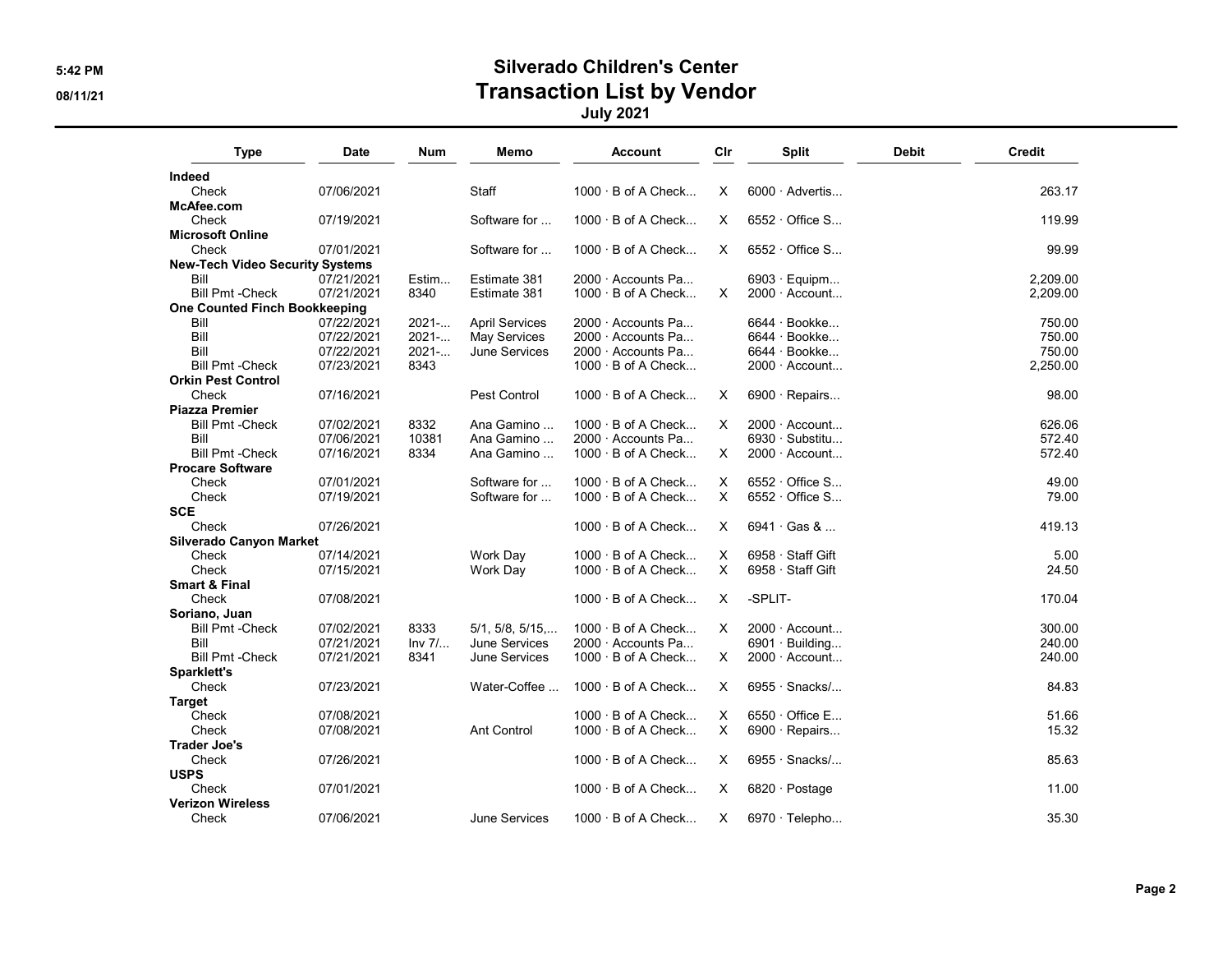#### 5:42 PM Silverado Children's Center 08/11/21 Contraction List by Vendor July 2021

| Type         | Date       | <b>Num</b> | Memo                  | <b>Account</b>                             | Cir          | Split   | <b>Debit</b> | Credit   |
|--------------|------------|------------|-----------------------|--------------------------------------------|--------------|---------|--------------|----------|
| Worksite Pav |            |            |                       |                                            |              |         |              |          |
| Check        | 07/06/2021 |            | Pavroll 202116        | 1000 · B of A Check  X                     |              | -SPLIT- |              | 500.00   |
| Check        | 07/06/2021 |            |                       | Pavroll 202116 $1000 \cdot B$ of A Check X |              | -SPLIT- |              | 287.11   |
| Check        | 07/14/2021 |            |                       | $Inv 004105. P 1000. B of A Check X$       |              | -SPLIT- |              | 1.553.10 |
| Check        | 07/14/2021 |            | Pavroll 202115        | 1000 $\cdot$ B of A Check                  | $\mathsf{X}$ | -SPLIT- |              | 4.949.69 |
| Check        | 07/30/2021 |            | <b>Pavroll 202117</b> | $1000 \cdot B$ of A Check                  | $\mathsf{X}$ | -SPLIT- |              | 1,406.62 |
| Check        | 07/30/2021 |            | <b>Pavroll 202117</b> | $1000 \cdot B$ of A Check                  | $\mathsf{X}$ | -SPLIT- |              | 4.893.44 |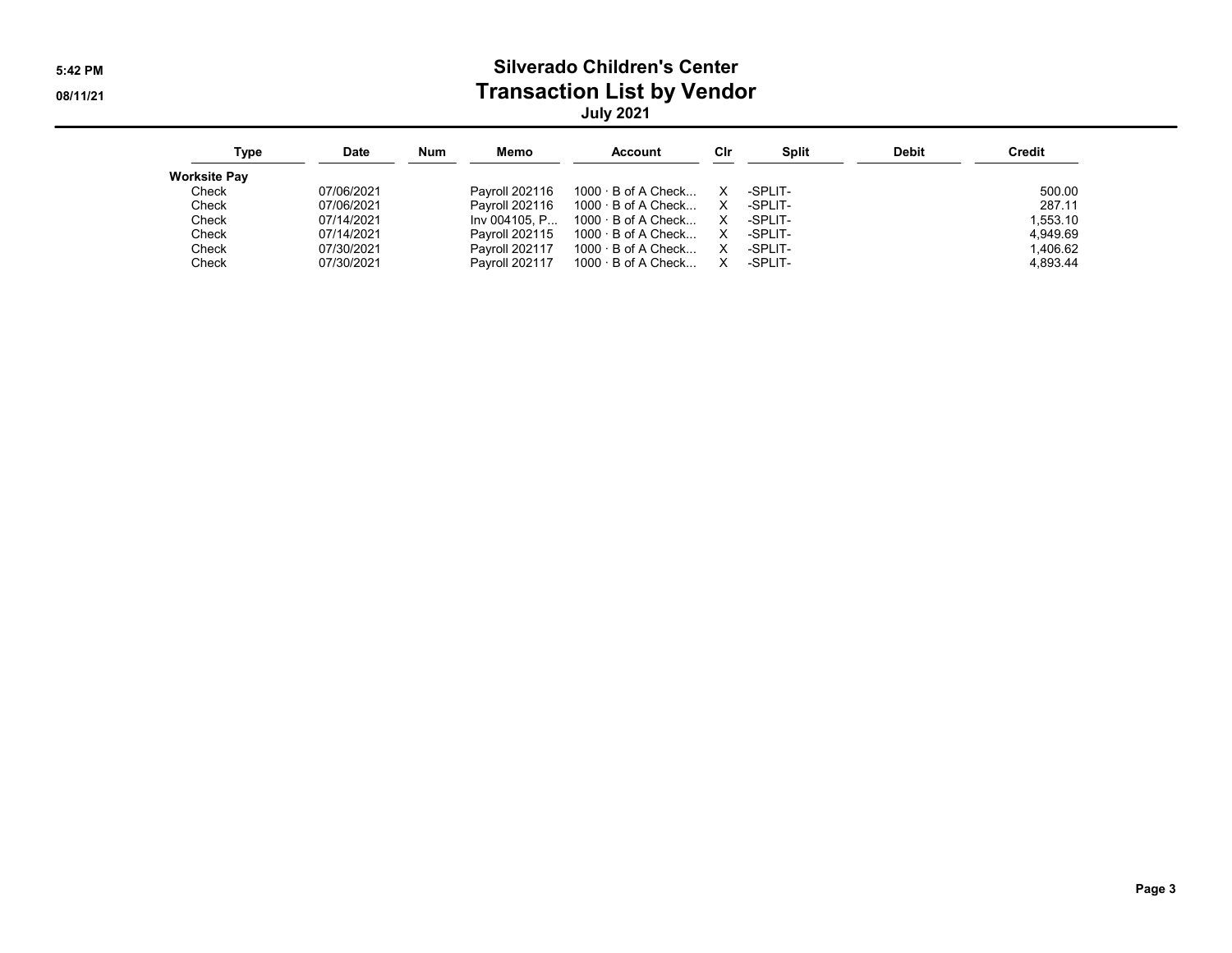#### 5:41 PM Silverado Children's Center 08/11/21 Deposit Detail July 2021

| <b>Type</b>            | Num    | Date       | Name                             | <b>Account</b>                               | <b>Amount</b>           |
|------------------------|--------|------------|----------------------------------|----------------------------------------------|-------------------------|
| <b>Deposit</b>         |        | 07/06/2021 |                                  | 1000 B of A Chec                             | 8,809.74                |
|                        |        |            |                                  | $4090 \cdot$ Tuition                         | $-695.00$               |
|                        |        |            |                                  | $4090 \cdot$ Tuition                         | $-810.00$               |
|                        |        |            |                                  | 4080 · Registration                          | $-100.00$               |
|                        |        |            |                                  | $4090 \cdot$ Tuition                         | $-615.00$               |
|                        |        |            |                                  | 4080 · Registration                          | $-25.00$                |
|                        |        |            |                                  | $4090 \cdot$ Tuition<br>4080 · Registration  | $-590.00$               |
|                        |        |            |                                  | 4090 · Tuition                               | $-50.00$<br>$-3,320.00$ |
|                        |        |            |                                  | 4080 · Registration                          | $-100.00$               |
|                        |        |            |                                  | $4090 \cdot$ Tuition                         | $-575.00$               |
|                        |        |            |                                  | 4090 · Tuition                               | $-675.00$               |
|                        |        |            |                                  | $4090 \cdot$ Tuition                         | $-450.00$               |
|                        |        |            |                                  | $4010 \cdot$ Donations                       | $-32.67$                |
|                        |        |            |                                  | $4090 \cdot$ Tuition                         | $-672.07$               |
|                        |        |            |                                  | 4080 · Registration                          | $-100.00$               |
| <b>TOTAL</b>           |        |            |                                  |                                              | $-8,809.74$             |
| <b>Deposit</b>         |        | 07/08/2021 |                                  | 1000 B of A Chec                             | 533.75                  |
|                        |        |            | Duarte, Christiana               | $4090 \cdot$ Tuition                         | $-533.75$               |
| <b>TOTAL</b>           |        |            |                                  |                                              | $-533.75$               |
| <b>Deposit</b>         |        | 07/12/2021 |                                  | $1000 \cdot B$ of A Chec                     | 760.01                  |
|                        |        |            | Shimbo, Tiffany                  | $4090 \cdot$ Tuition                         | $-760.01$               |
| <b>TOTAL</b>           |        |            |                                  |                                              | -760.01                 |
| <b>General Journal</b> | AJE 3R | 07/15/2021 | California Choice                | $1000 \cdot B$ of A Chec                     | 603.02                  |
|                        |        |            |                                  | $6203 \cdot$ Health                          | $-603.02$               |
| <b>TOTAL</b>           |        |            |                                  |                                              | $-603.02$               |
| <b>Deposit</b>         |        | 07/20/2021 |                                  | 1000 B of A Chec                             | 10,655.22               |
|                        |        |            | Nishimura, Akane                 | $4090 \cdot$ Tuition                         | $-450.00$               |
|                        |        |            | Naimie, Raelyn                   | $4090 \cdot$ Tuition                         | $-810.00$               |
|                        |        |            | Bey, Breeana                     | $4090 \cdot$ Tuition                         | $-175.00$               |
|                        |        |            | Hayden, Caroline                 | $4090 \cdot$ Tuition                         | $-450.00$               |
|                        |        |            | Hayden, Caroline                 | $4090 \cdot$ Tuition                         | $-500.00$               |
|                        |        |            | Bey, Breeana                     | $4090 \cdot$ Tuition                         | $-500.00$               |
|                        |        |            | Link, Jamie                      | $4090 \cdot$ Tuition                         | $-120.00$               |
|                        |        |            | Townsend, Tallulah               | $4090 \cdot$ Tuition                         | $-412.50$               |
|                        |        |            | Link, Jamie                      | 4090 · Tuition                               | $-500.00$               |
|                        |        |            | Milburn, Eugene                  | $4090 \cdot$ Tuition                         | $-575.00$               |
|                        |        |            | Collins, Erin<br>Hassey, Celeste | $4090 \cdot$ Tuition<br>$4090 \cdot$ Tuition | $-760.00$<br>$-450.00$  |
|                        |        |            | Townsend, Tallulah               | $4090 \cdot$ Tuition                         | $-500.00$               |
|                        |        |            | Mehrmand, Sara                   | $4090 \cdot$ Tuition                         | $-695.00$               |
|                        |        |            | Hudson, Noah                     | $4090 \cdot$ Tuition                         | $-695.00$               |
|                        |        |            | Jeffries, Kati                   | $4090 \cdot$ Tuition                         | $-207.50$               |
|                        |        |            | Rebecca Berkowitz                | $4090 \cdot$ Tuition                         | $-425.00$               |
|                        |        |            | Blanc, Richard                   | $4090 \cdot$ Tuition                         | $-450.00$               |
|                        |        |            | Lee, Jeannie                     | $4090 \cdot$ Tuition                         | $-1,852.50$             |
|                        |        |            | Townsend, Tallulah               | $4090 \cdot$ Tuition                         | -127.72                 |

 $\blacksquare$  TOTAL -10,655.22